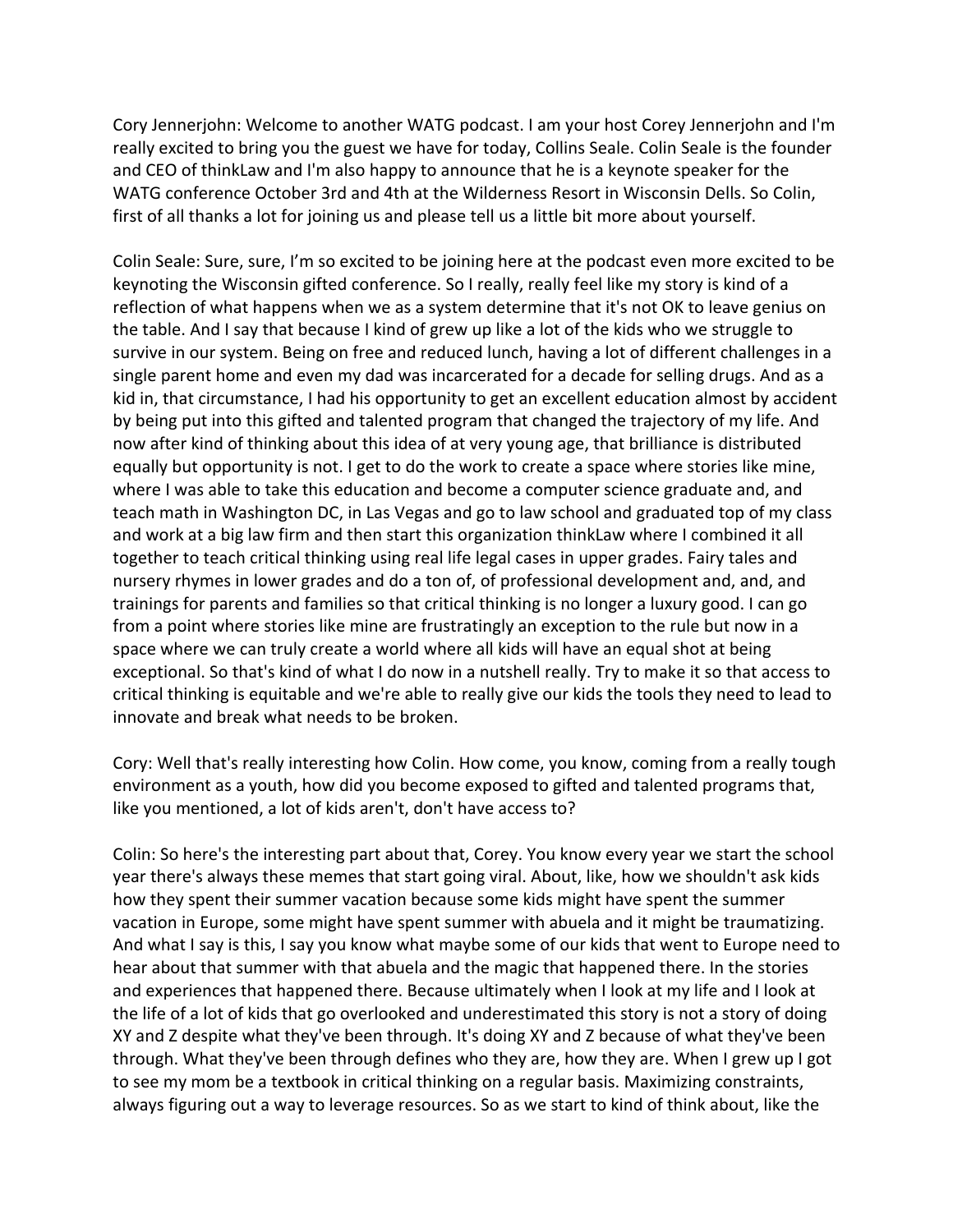idea that a lot of what we're looking for in terms of potential might already be there, I can say, that in my experience, the big difference maker was that I had someone in my classroom that recognized that I was being, getting in trouble at least once a week but my behavior challenges came from a lack of being challenged. It's part of our work, part of why this is so important, part of why I am a huge champion for expanding giving the talented opportunities at a time where some people think that it's politically correct to contract those out those opportunities, to eliminate that, I say if we're committed to not leaving genius on the table, if we're committed to this idea of recognizing that we can stop talking about closing achievement gaps and start talking about shattering the achievement ceiling, it's just a real great opportunity to change that conversation. Shift that narrative because when we start looking at things from this gifted and talent perspective behavior looks a lot different. Like, like the expectations around like sitting still and being quiet look a lot different 'cause you wouldn't ask that of gifted and talented learners, right? So yeah.

Cory: What was your, you know, when you, when you say expand genius, Colin, what was your first reaction when you heard and saw that New York City was disbanding their gifted and talented program?

Colin: Well coming from Brooklyn that hit close to home, being born and raised in Brooklyn. But the other thing is, if you wanted to create from scratch the worst possible model ever, to create a gifted program that will be New York City, right, like, it's so ridiculous in the city that was like you know 80% black and brown kids 20% you know white kids, like the gifted program had like the flip demographics. They were only identifying kids at four years old. Things that were all crazy things that made it super clear that nobody had consulted or talk to anybody who knows anything about best practices and equity in education. That said, you cannot tell me that there aren't gifted children in every community, in every school, in every area. And the thing about gifted education that's really hard for folks to kind of wrap their heads around is that there's this duality and sometimes in education we have a hard time with that AND. This is a duality. So I can tell you that, that phrase that some people want to say in defense of eliminating gifted program and say "well all kids are gifted". I need to just say that that's not actually true. We talk about gifted education, we talk about kids who are gifted right. It's, it's a relative concept and, and, and the idea is that we, we've got a set of kids that are dealing with this kind of asynchrony. Where, where they're at intellectually, academically compared to their age maturity level puts them at a point where it can get a little bit funky and they're not getting specialized training and services they won't be able to be successful. Won't be able to kind of untap that full potential. And the thing is I don't have to lie I don't have to say all kids are gifted I can acknowledge that all kids have gifts and talents but not all kids meet that actual definition for what gifted is. All kids deserve to get their gifts and talents enriched, nurtured fulfilled, yes. And it's also true that there is not a child in the world who would not benefit from the kind of instructional strategies that tend to be reserved only for gifted and talented classes, right. So my view of this is a, yes and, kind of a deal. Like yeah, like I'm a big fan of school models that have decided every single child in that school is gonna have access to enrichment. Yeah that's something every kid deserves but you can't tell me that a kid who is at the 6th grade level in second grade doesn't need specialized support in services. So that's kind of how I respond to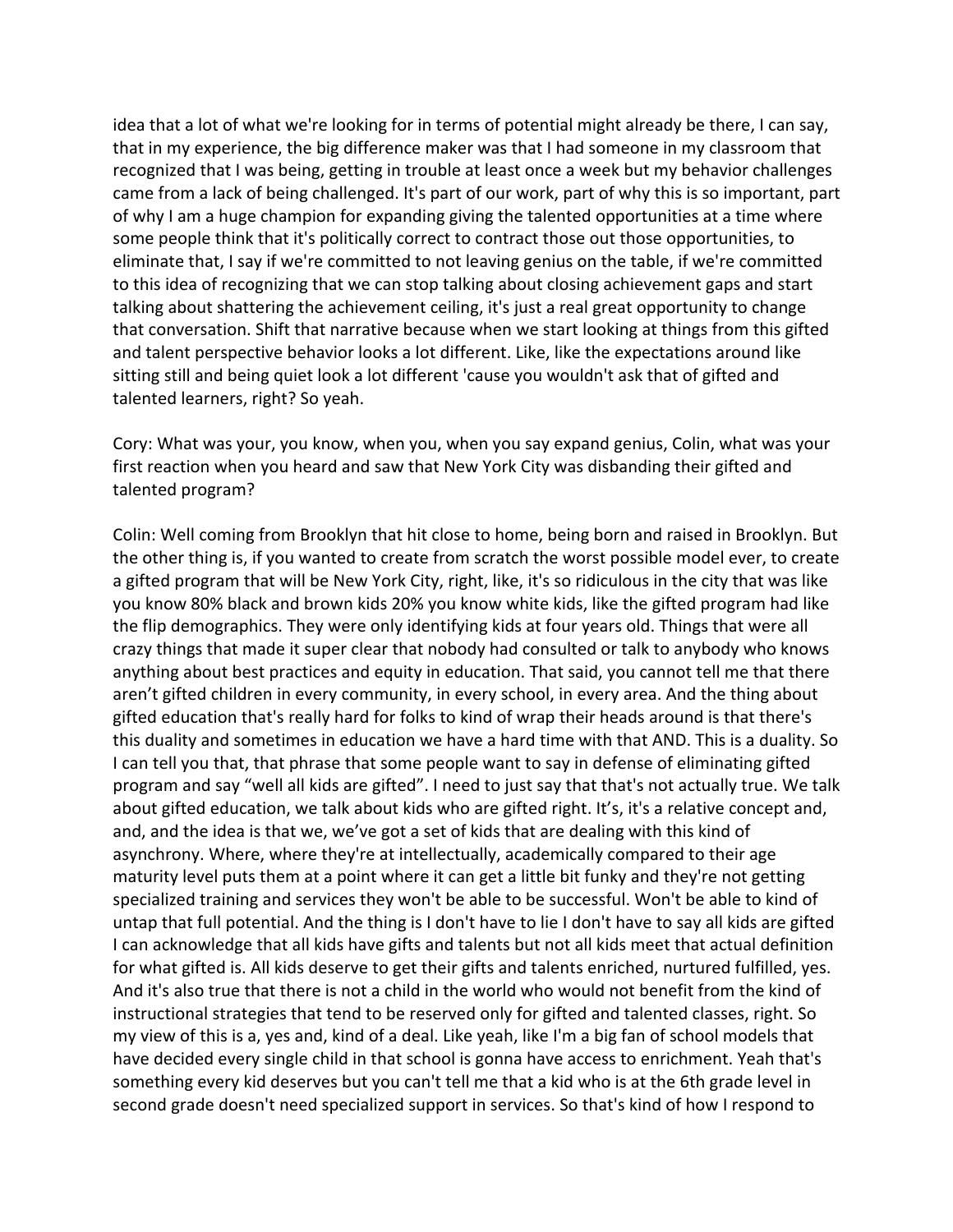that right just by taking it on and saying equity doesn't mean everybody gets nothing. That's madness. It's madness.

Cory: I agree 100%, Colin. How do you, what do you say then to school districts that say the biggest stumbling block to advancing gifted and talented or accelerated education is, is money or lack of funds? What do you, what do you say to that?

Colin: So let's talk about what that really kind of comes down to. A lot of times when they say lack of funds what they're getting into is this idea that, like hey you know what, I think gifted and talented advanced academics, I think those kids will be just fine. But we've got kids in special education, we've got English language learners, we got kids who are academically behind their peers and like you know it's the resources that we have are very scarce and it should go towards people who are having more problems and more challenges and different student populations. If that's the presumption 2 Part, 2 part come back to that. One how's that been working out for you right? It's one of the things that I've actually got from like different coaching programs that I've been a part of. Like just checking the data like this is what y'all been doing, how's that been working out for you? Two I started thinking about this idea that like you know we talk about this thing about like who might need it more but are you aware of the fact that you got kids who are special education students who are also gifted? Do you know that you have English language learners who are also gifted? Do you know that you have kids who might be academically behind their peers, who might be struggling, who, you know, might be two grade levels behind but still be gifted. So if we know all this we recognize we gotta have a broader model and what I say is, you talk about funding…Where is your money going to be more spent or, or better utilized? One of the concrete things I think about within this conversation around, like, you know, learning loss, is if you've got a kid who is in 3rd grade and is at a fifth grade level, right, in gifted education we might do an acceleration model for that kid. We might use curriculum compacting and only teaching the minimal that they need to know in 3rd grade so that they can kind of advance and get to where they need to be to push their heads to the fifth grade kind of concepts. But, you know, we have a lot more in education, we have a lot more 5th graders who are at a third grade level. But what if it was actually the case, which it is, that the same acceleration model that we used in gifted could work for that scenario that you are trying to figure out right now. You got funding for it right now. You got learning loss, ESSER funds right now for the same exact model. Why not use it to train more teachers in acceleration because if you got a fifth grader in third grade then you can't have him doing all of third grade review, all a fourth grade review. You can't send him to intervention for all these times where they're doing all this drill and kill stuff. We gotta accelerate them to the fifth grade level using just in time concept thinking about what exactly do they need to know from, from 3rd and 4th grade to do this lesson right here. So if we're doing it's like, like, like we recognize that in a lot of districts interventions don't work. The intervention system philosophy strategy is broken. Gifted education can be an informing strategy to raise the bar across the board. So that's what I would say, use the funding that we do have more creatively so we can raise the bar.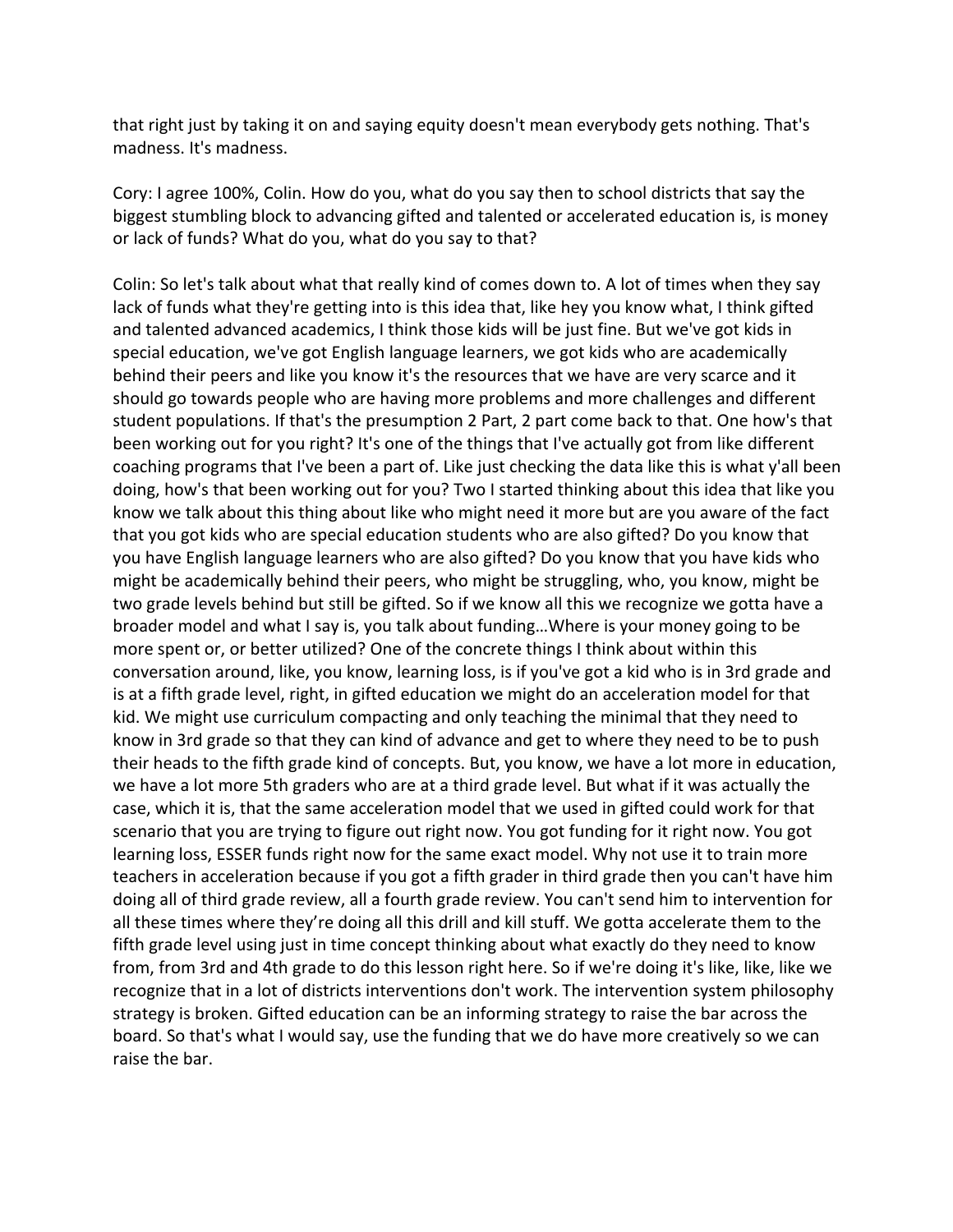Cory: Wow that was a, that's a really incredible answer and I agree 100%. There's some interesting news with you Colin…there's a book coming out that that will be published May 27<sup>th</sup>, Tangible Equity: A Guide for Leveraging Student Identity Culture and Power to Unlock Excellence In and Beyond the Classroom. So first of all, what was the, what was the main inspiration behind this book?

Colin: So I'll tell you what happened. You know, I had done Thinking Like a Lawyer in my first book and then going around the country talking about closing a critical thinking gap, closing the critical thinking gap and we gotta do something about closing the critical thinking gap and I forgot to ask a fundamental question. I made a presumption that I really did not understand that I was missing, forgot to ask the question about whether or not our kids even had the psychological safety to be brilliant. Do they have the psychological safety to think critically or are they going to be an environment where, over here, I can be asking questions all the time and it's gonna be deemed disrespectful but in a different kind of classroom environment me asking questions could be inquisitive and curious. Over here I could be saying, hey, I don't think we should do it this way we should do it that way and I could be dinged for a willful defiance but in a different kind of classroom that would mean that I was a leader and an advocate. So when I started recognizing that there was this gap around the same time we're talking about the moment of racial reckoning around our country and folks started to approach me about doing like equity trainings, I'm like, I don't really do equity training. I've trained on critical thinking and the more I started thinking about it the more I saw the thinking and realizing, like you know, access to critical thinking is equity. In fact, in fact one of the things that could not understand, Cory, is that when you go across the nation, and I, I could actually pose this question right back at you, right. You across the nation and you look at people, you look at school systems that are committed to equity, right, like equity is an admission statement and magic plan and like you got teachers and principals that are committed to equity. Heart and soul. Forget about the naysayers right. Heart and soul. Why is it that sometimes those same educators still struggle with inequitable academic outcomes at the classroom level. With an inequitable disciplinary consequences at the classroom level. With inequitable access to gifted and advanced academics at a system level. Why is there the gap between what people feel in their hearts and soul when it comes to equity or what actually takes place in their day-to-day?

Cory: Because the, because what we want and what actually the actions, because what are said and done are two vastly different things.

Colin: So and they start thinking about that right. You think about what's said, what's done and you start realizing there's all these other things that start to happen. There is like, you know, like one more thing syndrome, right. This idea that if you give me one more thing I'm gonna lose my mind. So it's like, I, I can't, I can't, just take on doing an equity plan as an extra thing. Equity has to be the lens which I plan for everything else. I can start to feel like you know what, I like to call this other thing, like, the paper straw problem, you know. I can't stand paper straws, can't stand them. Like I love the environment. Environment is great but I cannot stand paper straws. But you know what, I hate even water paper straws the idea that I'm here with my paper straw I'm sticking in my little drink. It's getting all mushy my mouth but at the same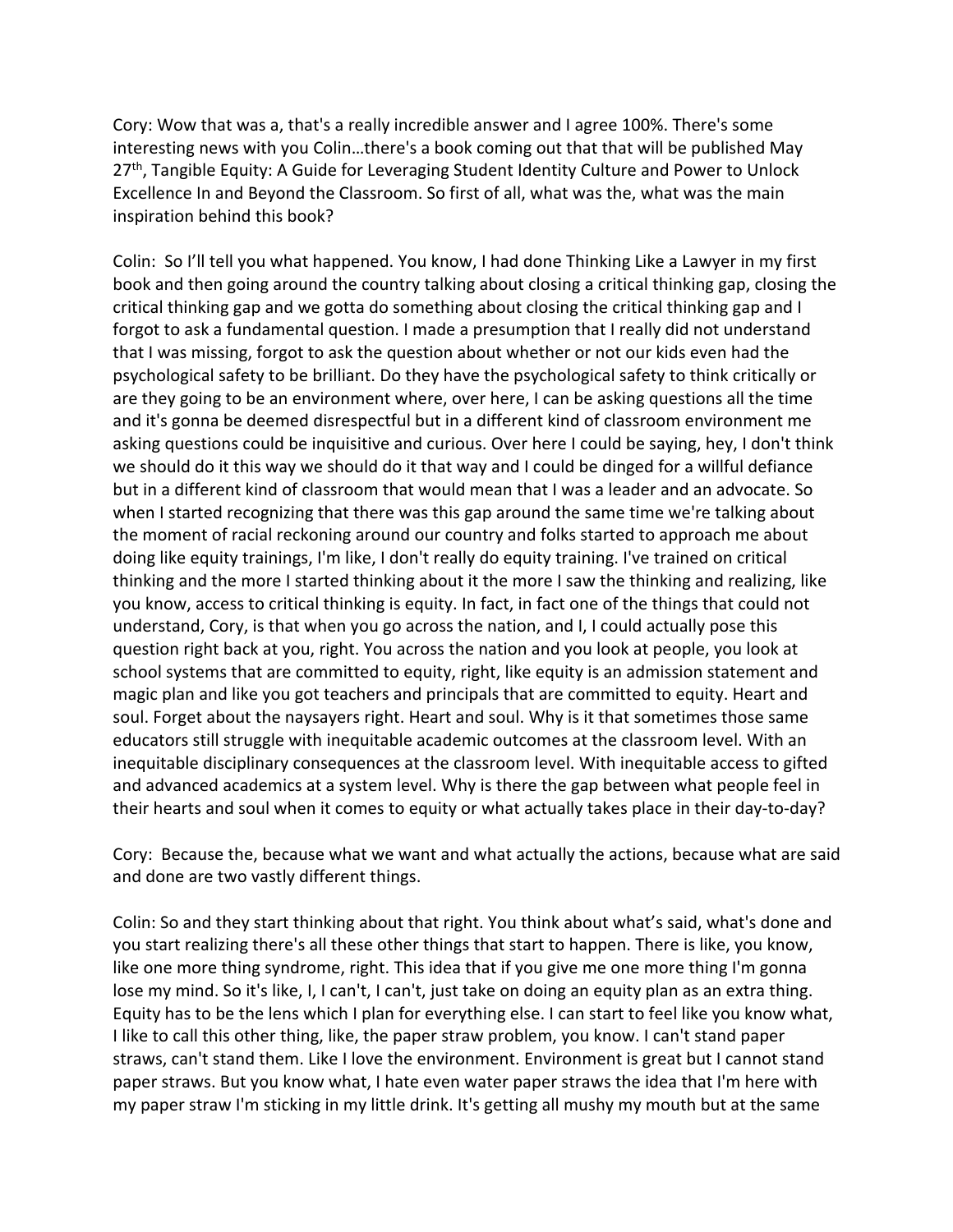time there's a factory over there putting all kinds of chemicals into the air, is that plant over there that's putting all kinds of toxins into the water supply. But I'm here with my paper straw, supposed to be saving something? So sometimes, as an individual, I feel like what I'm doing in the name of equity is not enough. So when I looked at this book Tangible Equity, I started to think about, you know, what, what if we recognize that we actually had power? Power. We don't talk about power enough in education. But if we actually we realize we have power but I have power as a teacher every day to tell a kid, ask a kid how are you doing? And care about waiting for that answer, right. Like I've got power beyond my belief, at a time where teachers are feeling more powerless than ever, who actually have a lot of power. What if I could find out a way to use that power at an instructional level, to create a different kind of system? The other thing that I realized, Cory, was that I spent a lot of time in my career talking about, hey we gotta make sure kids know how to play the game. You gotta play the game. Like, hey man, you gotta do it this way so you can play the game. Actually the game is jacked up. The game is really messed up. And if the only thing we're teaching you is how to play the game, how will we ever see things become more just, more fair, more of a level playing field? So when I started to realize it's not enough to actually train you on how to navigate the system. We gotta give you the tools in your instruction to show you how to start to question and dismantle the system. We gotta make this so that you're not just learning how to play the game but you're becoming the kind of person that knows how to slay the game. So this is what we're really accomplishing in this book, through instruction, through a very practical set of tools that can help you, as a chemistry teacher, how to figure out on a Tuesday morning how to redesign this lesson. So that it gives kids more tools to lead, to innovate and break what needs to be broken as a part of, like, something that doesn't feel like one more thing.

Cory: Wow. that's that's pretty powerful. That's amazing.

Colin: I, I'll give you a very concrete example, just to kind of make sure I make it clear, okay?

Cory: Okay.

Colin: Precalculus. People don't love precalculus, right, it's not a big thing around, like, oh I've, I've got so many great memories about being in precalculus. And one of the hardest things of precalculus is function composition. Where it's like f of g of x and g of f of x, because you're plugging one function into another function. It gets very confusing. But you know what's not confusing for teenagers? Drama and conflict. And you wanna talk about drama that is more polarizing than you know transgender athletes and abortion and immigration combined? Whether or not it is appropriate to put pineapple on pizza. You could start a civil war over whether or not people think it's appropriate to put pineapple on pizza or if pineapple on pizza is equivalent to genocide. I don't know how this happened but I was watching this one classroom teacher talk about I, I was looking at the student work and students were doing compositions so well, I was like, what did you do? I didn't even see a really great notes. He was a first year teacher. They weren't making any mistakes. How did they get this so intuitively? Well we did this whole example about pineapple on pizza, had a little debate about it and then I asked them to draw a picture of what they think it would look like to put pizza on a pineapple. You serious?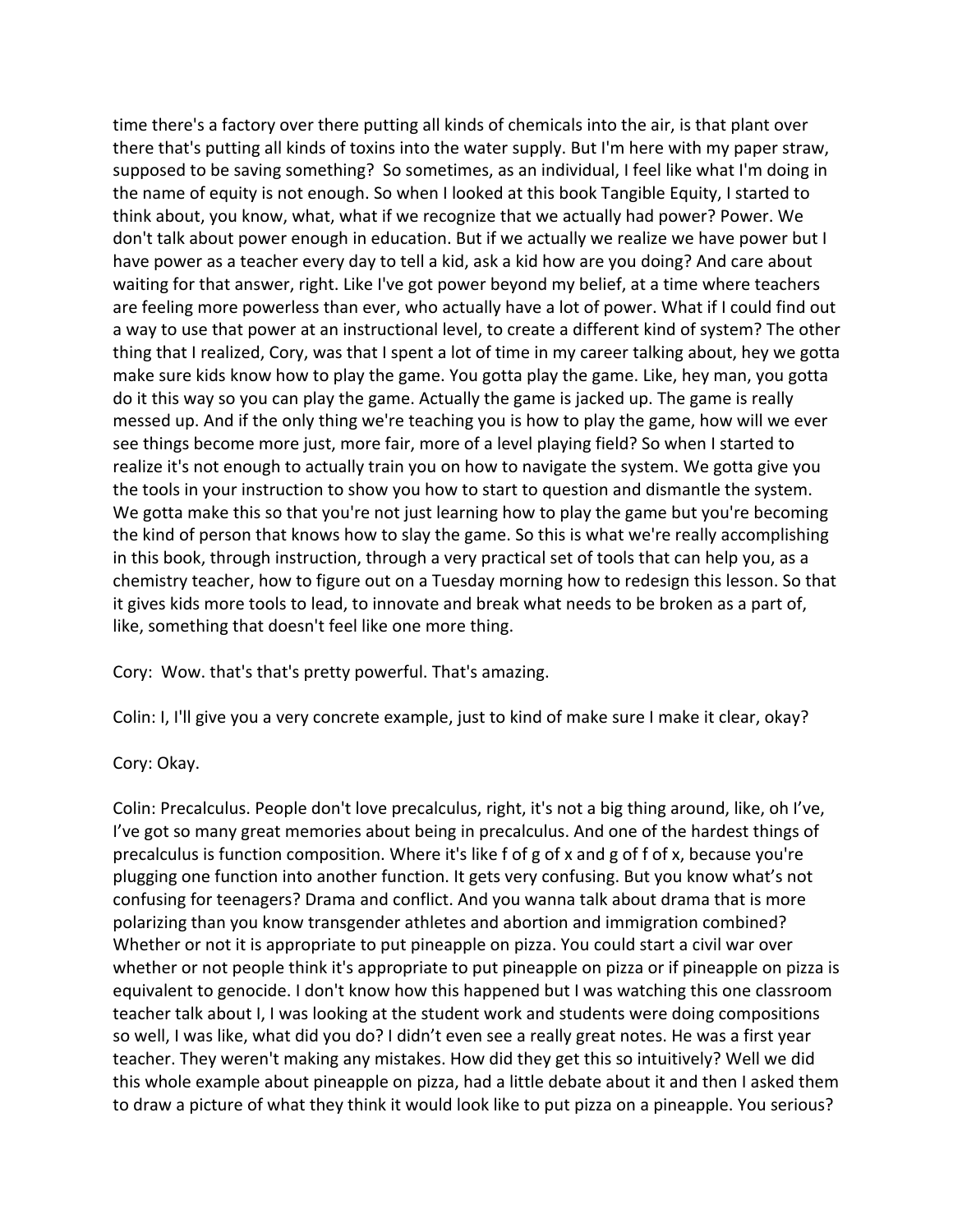So you took who kids were, how they were, you took conflict, you brought joy, you brought discussion, in pre calculus, to deeper the learning outcome. You deepen the learning outcome by putting in the shenanigans that are already a part of their lives. So sometimes a big point that I made in my last book, Thinking Like a Lawyer, is that cultural competency is about more than, like, throwing the name Tyrone in the math problem. It's about giving me these opportunities day to day to be able to connect this content to my world. To have a relationship with my fellow peers and scholars. That's why I'm a scholarly community. And to, in any way shape or form, connect what I'm learning in school to the world beyond school. So that's a map that we really stepped through piece by piece in a very practical way in A Tangible Equity book.

Cory: Wow, that's, that's amazing. I never, I've never really thought about, you know, breaking it down to that level. Like, simple as pineapple on a pizza, which by the way, I do not like.

Colin: My kids like it, my kids like, it's not my thing, but yeah.

Cory: And lastly, you know gifted and talented and accelerated education, Colin, you talk about, you know, breaking it down, getting it to the core level, you know. Moving, moving forward in the future where, you know, where does what does gifted and talented and accelerated education look like?

Colin: That's a great question. I think when it starts to look like is, what I would like to see it look like is, becoming a lot less polarized. I'm, I'm dreaming of a world, Cory, where, like, you know my best friend was like 6-4 in 6th grade. And it was absolute no brainer that he doesn't need to be playing basketball in gym class, in gym class with kids that are barely cracking 5 feet tall. It was a no brainer to have him go across the street and do practice and stuff at the high school. It was a no brainer. It made, no no, nobody doubted that, right. It's like somebody is doing back flips in your living room at, like six years old, perfect form nobody, is gonna think that, that person is gonna get to the Olympics without specialized training and support. If somebody is playing something off for the radio by ear on the piano with no training, no one thinks that that kid is going to make it to Carnegie Hall without extra support. I wanna create a space where the way that we normalize supporting and nurturing talent in arts and athletics become something so commonplace in academics that we're no longer fighting this fight. And if nothing else we recognize the equity component of saying we're not gonna offer it through our public school systems 'cause we gotta understand that if we do not offer this to our public school systems, people with the means to get it are going to get it anyway. They're gonna take whatever tutoring class, whatever specialized things, whatever, and it'll create this whole extra level of the haves and have nots that don't allow us to create an equitable norm. So that's what I hope happens that we really detoxify this conversation around academic excellence and start changing that conversation altogether.

Cory: Well alright, Colin. I, I really appreciate the time. I really appreciate your insight and, like I said, we are really looking forward to having you as a keynote speaker October 3rd and 4th at the Wilderness Resort in Wisconsin Dells for the WATG Conference. And once again now, Colin, really appreciate it. Thanks a lot for hopping on The WATG podcast.